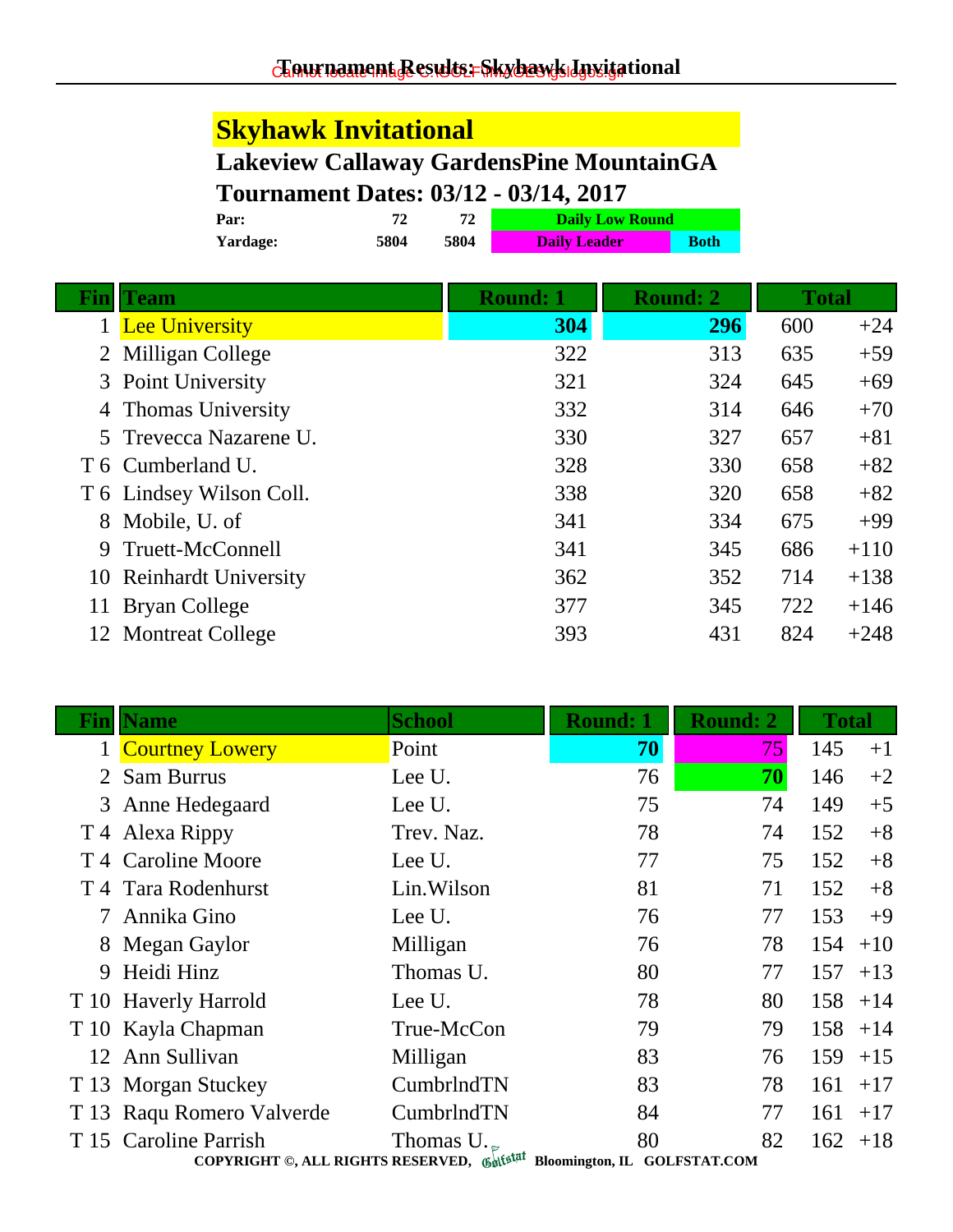#### chaurnament Results: Skyhawk Invitational

| Fin  | <b>Name</b>                | <b>School</b> | <b>Round: 1</b> | <b>Round: 2</b> | <b>Total</b> |
|------|----------------------------|---------------|-----------------|-----------------|--------------|
|      | T 15 Kristen Sculley       | Thomas U.     | 85              | 77              | 162<br>$+18$ |
| T 15 | Sarah Son                  | Milligan      | 80              | 82              | 162<br>$+18$ |
|      | 18 Cassidy Gibson          | Milligan      | 86              | 77              | 163<br>$+19$ |
| T 19 | <b>Heather Gillenwater</b> | Mobile        | 83              | 81              | 164<br>$+20$ |
|      | T 19 Rachael McMahan       | Trev. Naz.    | 81              | 83              | 164<br>$+20$ |
| 21   | Jenna Dawn                 | Point         | 87              | 78              | 165<br>$+21$ |
|      | T 22 Abbey Burgdorf        | CumbrlndTN    | 81              | 85              | 166<br>$+22$ |
|      | T 22 Genevieve Courtney    | Thomas U.     | 88              | 78              | 166<br>$+22$ |
|      | T 22 Michaela Matheson     | Milligan      | 83              | 83              | 166<br>$+22$ |
|      | T 25 Courtney Vincent      | Lin.Wilson    | 84              | 83              | 167<br>$+23$ |
|      | T 25 Lena Lemieux          | Point         | 82              | 85              | 167<br>$+23$ |
|      | T 25 Lexie Fields          | IndianaE      | 83              | 84              | 167<br>$+23$ |
|      | T 28 Jocelyn Blair         | Reinhardt     | 84              | 84              | 168<br>$+24$ |
|      | T 28 Meghan Keith          | Point         | 82              | 86              | 168<br>$+24$ |
|      | T 30 Hannah Wall           | True-McCon    | 85              | 84              | 169<br>$+25$ |
|      | T 30 Krista Reinhardt      | <b>Bryan</b>  | 90              | 79              | 169<br>$+25$ |
|      | T 30 Kristen Holder        | Reinhardt     | 86              | 83              | 169<br>$+25$ |
|      | T 30 Lexie Shaw            | Trev. Naz.    | 85              | 84              | 169<br>$+25$ |
|      | T 34 Cierra Gunnin         | Point         | 84              | 86              | 170<br>$+26$ |
|      | T 34 Nellie Berglund       | Milligan      | 92              | 78              | 170<br>$+26$ |
|      | T 36 Dacie Bolton          | Lin.Wilson    | 88              | 83              | 171<br>$+27$ |
|      | T 36 Kayla Whatley         | Mobile        | 84              | 87              | 171<br>$+27$ |
|      | T 38 Diandra Schaeper      | Mobile        | 87              | 85              | 172<br>$+28$ |
|      | T 38 Kyra Plotner          | Mobile        | 87              | 85              | 172<br>$+28$ |
|      | T 40 Lindsay Lee           | Mobile        | 90              | 83              | 173<br>$+29$ |
|      | T 40 Savanna Strode        | CumbrlndTN    | 80              | 93              | 173<br>$+29$ |
|      | 42 Sarah Falcon            | <b>Bryan</b>  | 92              | 82              | 174<br>$+30$ |
|      | 43 Zayla Smith             | Thomas U.     | 87              | 88              | 175<br>$+31$ |
|      | T 44 Hanna McRee           | True-McCon    | 94              | 82              | 176<br>$+32$ |
|      | T 44 Shayna Cockrill       | Lin. Wilson   | 85              | 91              | 176<br>$+32$ |
|      | T 46 Anna Leigh Cleveland  | CumbrlndTN    | 87              | 90              | 177<br>$+33$ |
|      | T 46 Kenna Richardson      | Lin. Wilson   | 94              | 83              | 177<br>$+33$ |
|      | T 46 Sara Gwillim          | Montreat      | 91              | 86              | 177<br>$+33$ |
|      | T 46 Teagan Lovingood      | True-McCon    | 86              | 91              | 177<br>$+33$ |
|      | T 46 Teagan Perry          | Trev. Naz.    | 91              | 86              | 177<br>$+33$ |